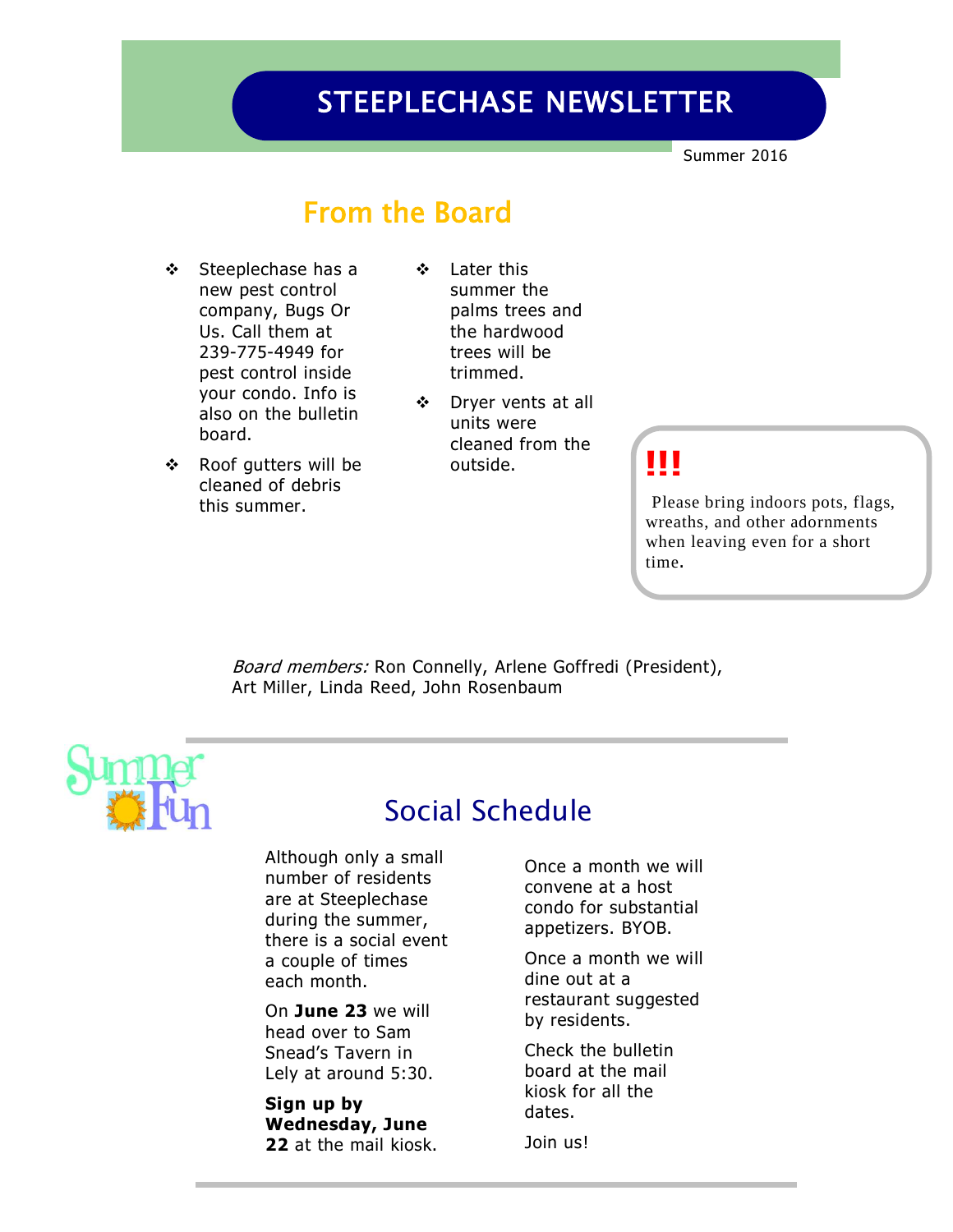### STEEPLECHASE Newsletter

Summer 2016

### LANDSCAPE NEWS



- A major project has been removal of plants ahead of bay reconstruction at buildings F, G, H, K, L, and M
- A magnolia tree will replace the pine at the rear of K building
- Plant restoration at the bays will occur in July and August
- The entrance island will be refreshed with new perennials
- The leiche tree at B building, lakeside, will be removed from the property by the Naples Botanical Garden this summer. The Garden is relocating this tree at their expense, and will restore the area after removal.

Greenscapes is our landscape contractor.

During the summer Greenscapes mows the property every other week with maintenance in between.

Greenscapes trims shrubs, hedges, and small trees monthly.

Greenscapes also monitors our irrigation system monthly.

## **!!!**

If you need something trimmed or see a problem regarding landscaping, please call Toni Rosenbaum, D201, 234-6017.

Call Toni also for irrigation emergencies. Greenscapes responds 24/7.

Landscape Committee members: Nancy Amos, Ann Goodnight, Len Hook, Linda Reed, Toni Rosenbaum (Chair)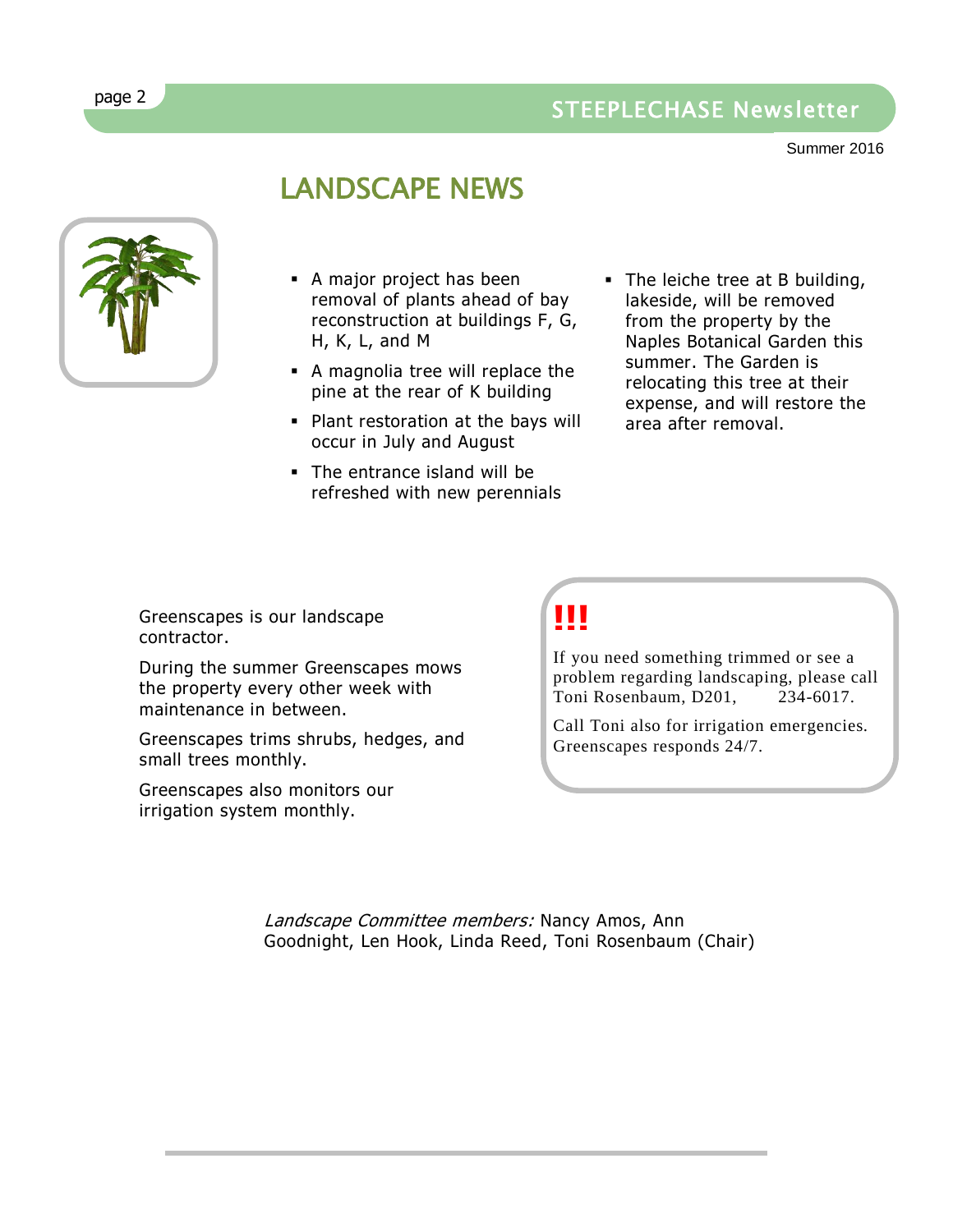Summer 2016

# Building and Maintenance

#### Roof wash and treatment

The Board discussed four estimates for washing and treating roofs to remove and prevent algae growth causing black stains. The estimates ranged from about \$13,000 to about \$\$36,000. The low estimate would wash the roofs but not treat them. The two middle estimates would treat the roofs but not wash them. The high estimate would both wash and treat the roofs. However, we do not have enough money for this in the budget this year. Every roofing expert we have consulted has assured us that algae, while ugly, will not damage the roofs structurally. The consensus of the Board is that the expense must be placed in the budget next year. In addition, we also should consider treating the roofs but not washing them, based on the success of the mail kiosk roof test. With only treatment, it may take several months to a year for the black stains to disappear, but at about half the cost.

#### Condo front doors

A few people reported that their entrance doors were looking run down, chipping , and peeling. Two members of the B&M Committee inspected all doors and found 31 in good condition, 29 could use washing, 12 had chipped and faded paint. Painting of unit entrance doors was discussed at the March 22 Board meeting. In the past the Association had painted the exteriors of doors along with painting building walls, but it's not scheduled until 2020. Unit owners are permitted to paint their own doors or contract with a company to do it, as long as the doors are white.

B&B Maintenance Company was consulted. B&B would sand, prime as needed, and paint an entrance door for \$155.50, including all paint and materials. But B&B must get an order for at least four doors, and the doors must be able to be open so hardware can be loosened.

Current B&M Committee Cochair Galen Ausloos said he has white paint if anyone wants to paint their own entrance doors. Anyone who wants to paint their own door or have B&B do it, please contact Galen at 348-2587 so he can coordinate the project.

#### Bay window reconstruction project

End of June 2016 should conclude the bay reconstruction program. At that time, 99 bay rebuilds (kitchen and master bedroom) will be completed, and 25 nonrebuilds, for a total of 124 bays.

The bay window structural problem initially started by finding heavy water intrusion in A104 during a strong storm in January 2012. During power washing prior to repainting, it was found that water actually pierced through the stucco of many units. The A104 inside master bedroom wall was removed, which revealed significant structural damage due to wood rot and old terminate infestation.

Contractors were solicited for bids and a five-year program was developed. This summer the project will be completed one year ahead of schedule.

B&M Committee members: Galen Ausloos (CoChair), Rick Elnes, Len Hook, Glenn Ruoff (CoChair), John Rosenbaum, Randy Sparrazza